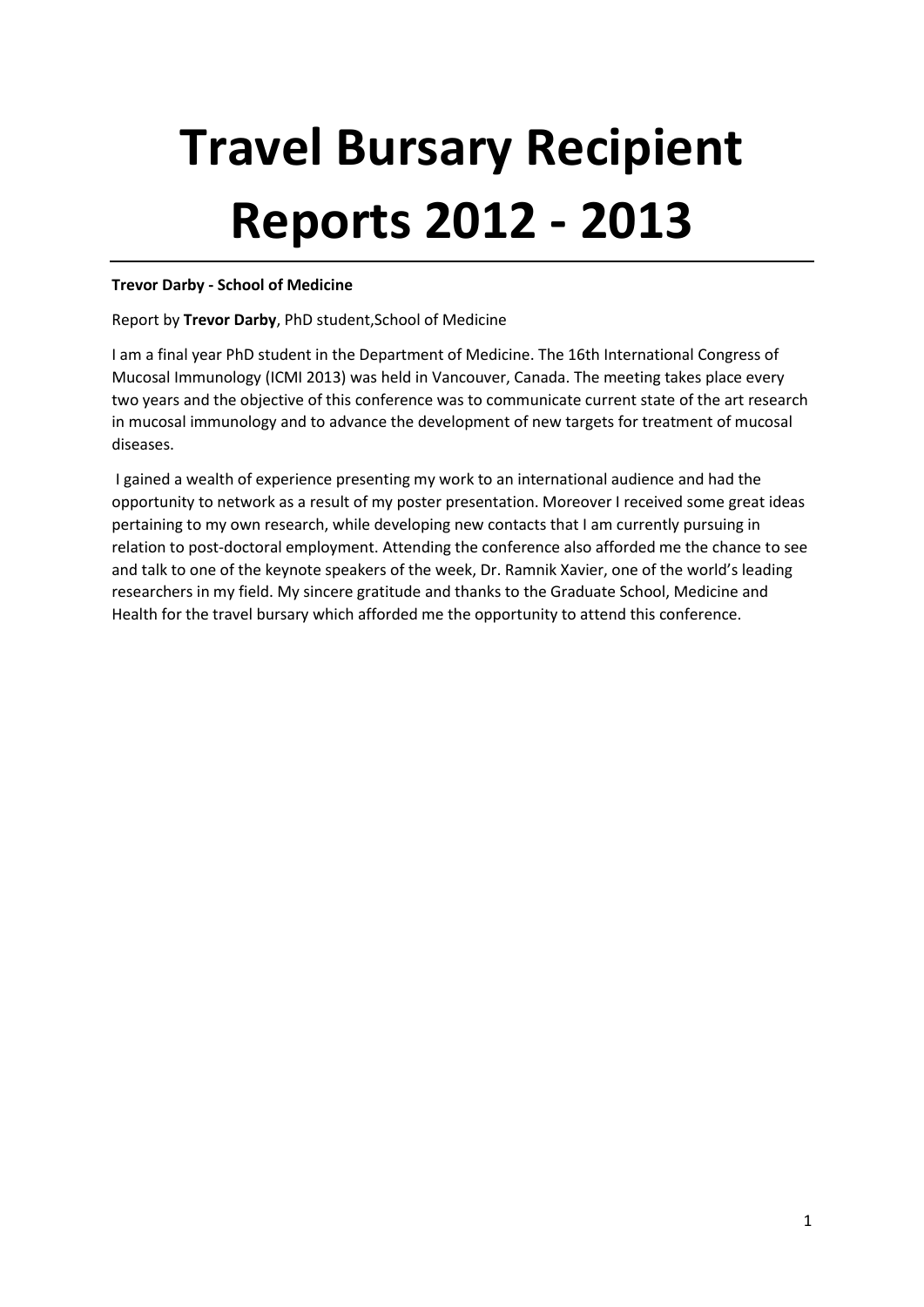# **Martin Davoren - Department of Epidemiology and Health**

Report by **Martin Davoren**, PhD student, Department of Epidemiology and Health

Thanks to receiving a travel bursary from the College of Medicine & Health I had the opportunity to travel to Ljublijana, Slovenia to attend the European Survey Research Association conference in July. This conference aims to investigate "survey designs, procedures and analysis techniques with the objective of improving survey quality". Researchers from a variety of backgrounds across Europe attend the conference with inspiring keynote speeches being delivered by Willem Saris and Mick Couper.

During the conference I had the opportunity to give a presentation on the first of my PhD papers which examines the impact of mode of data collection on individual response. I received a lot of helpful feedback and advice from experts in the field on how I could improve it. In addition, sessions and workshops throughout the week spoke about errors and analysis plans for survey research, something I will be incorporating into my PhD.

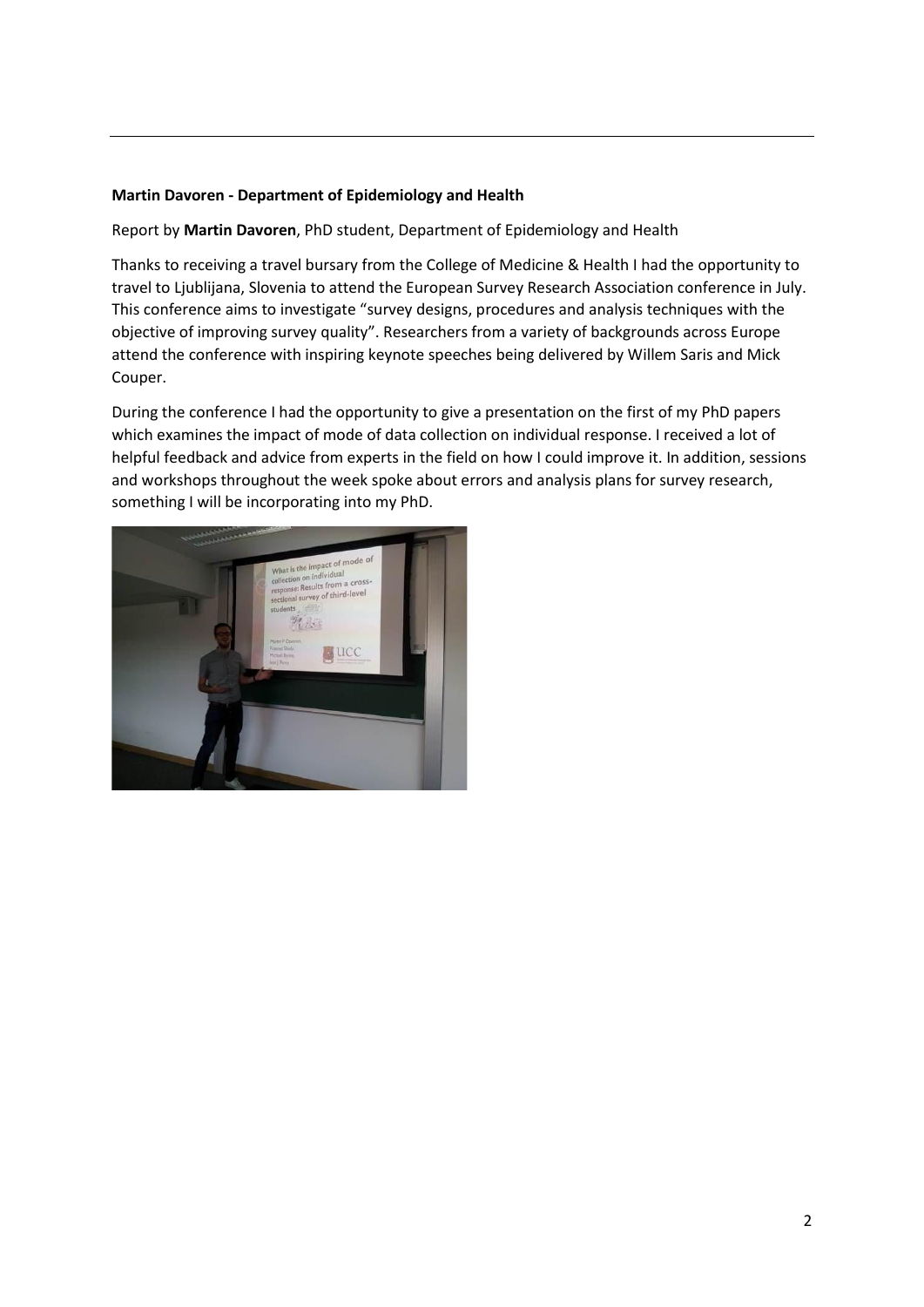# **Fiona Geaney - Department of Epidemiology and Public Health**

Report by **Fiona Geaney**, PhD student, Department of Epidemiology and Public Health

I attended the 2013 Annual Meeting of the International Society for Behavioural Nutrition and Physical Activity (ISBNPA) in Ghent, Belgium in May! I was grateful to attend my first international conference. Ghent was also a beautiful city to visit! The conference was focused on behavioural nutrition and in particular on my research area of interest, dietary interventions. The key note speakers including Professor Tim Lang and Professor Ruth Loos were inspiring.

I had the opportunity to present two posters including my systematic review and my study protocol. I received helpful feedback regarding my systematic review and the paper has since been accepted for publication with Preventive Medicine. I also discussed my study protocol with fellow researchers from the USA and there is a potential for future collaboration. It was a very worthwhile experience for me and my future career. I hope to be accepted for an oral presentation for this conference next year.

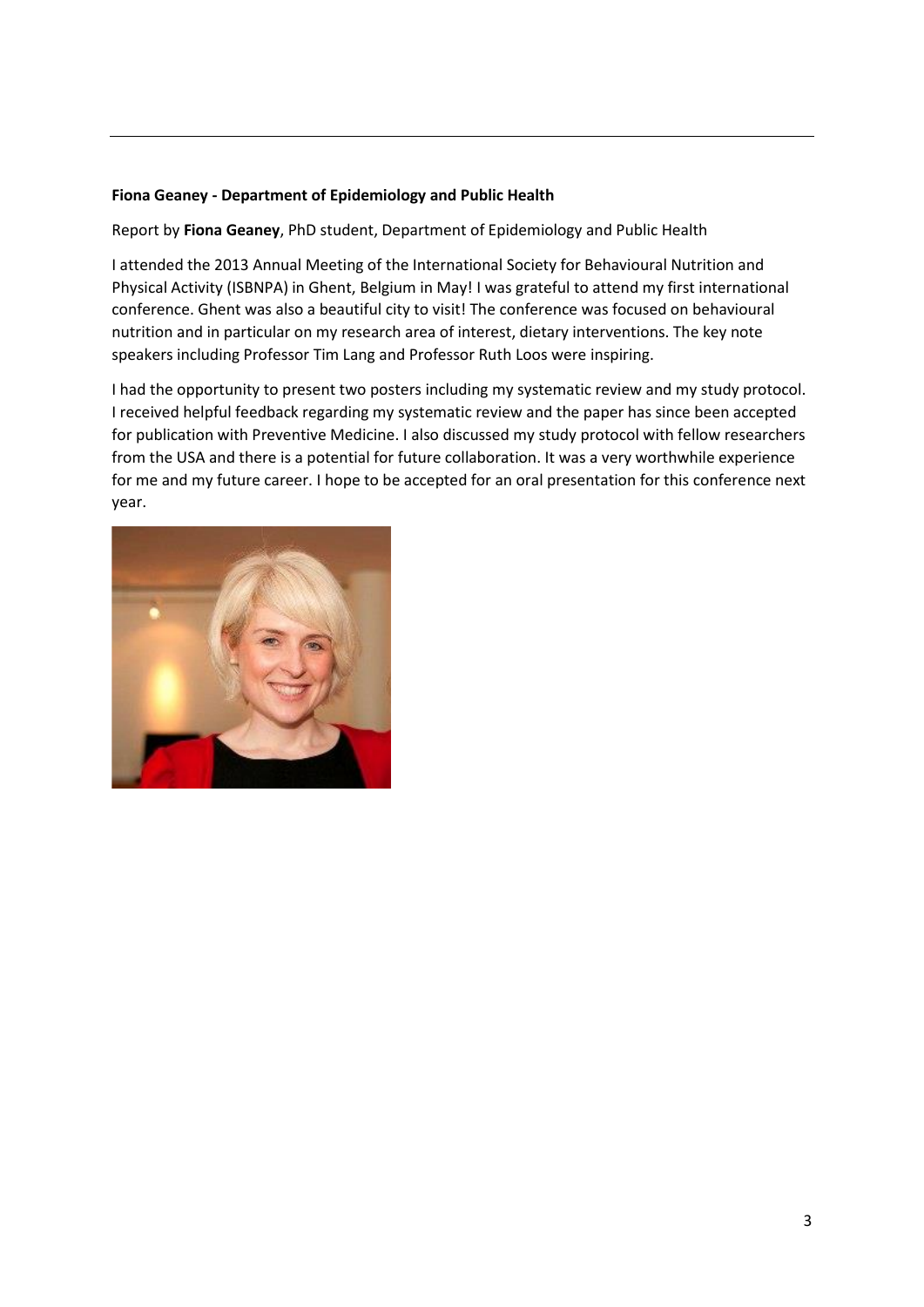#### **Shane Hegarty - Department of Neuroscience & Anatomy**

Report by **Shane Hegarty**, PhD Student, Department of Neuroscience & Anatomy

I am writing to firstly thank the Graduate School, College of Medicine and Health for giving me the opportunity to take part in the massively beneficial Neuroscience School of Advanced Studies (Cortona, Italy) course in 'Neural stem cells in Development and Brain Repair'. It was a fantastic 8 day course that will shape my research career for the foreseeable future.

Although my current PhD research only scratches the surface of the extensive Neural Stem Cell field, what I have learned from the course has greatly improved my understanding of the development of neural stem cells and my appreciation of their therapeutic potential. What made this course so special was the fact that the pioneers of this field each shared their knowledge of neural stem cells and their research (a lot of which was unpublished) in great detail. Such extensive information could only be attained from working under such individuals normally, and would not be available from merely reading their published works, not to mention what was learned from them sharing their unpublished works and current research. The fact that these great scientists explained their work made it much easier to fully understand. They thought us concepts which would be difficult to grasp or even discern from reading their publications. These pioneers also divulged their own theories and future plans, which allowed me to see where this field will be going in the future.

In addition to massively broadening my knowledge of neural stem cells, this course have me the opportunity to meet 39 other scientists (see photo below) that worked in this field (only a few of which were fellow PhD students just beginning their research careers). I engaged in many helpful scientific discussions with these people, who I would now consider friends, and I am certain that I will work on collaborations with people in the future. Perhaps even more beneficial, in terms of establishing contacts in this research field, was meeting the guest speakers. I am now hoping to work under one of these leading scientists once I graduate.

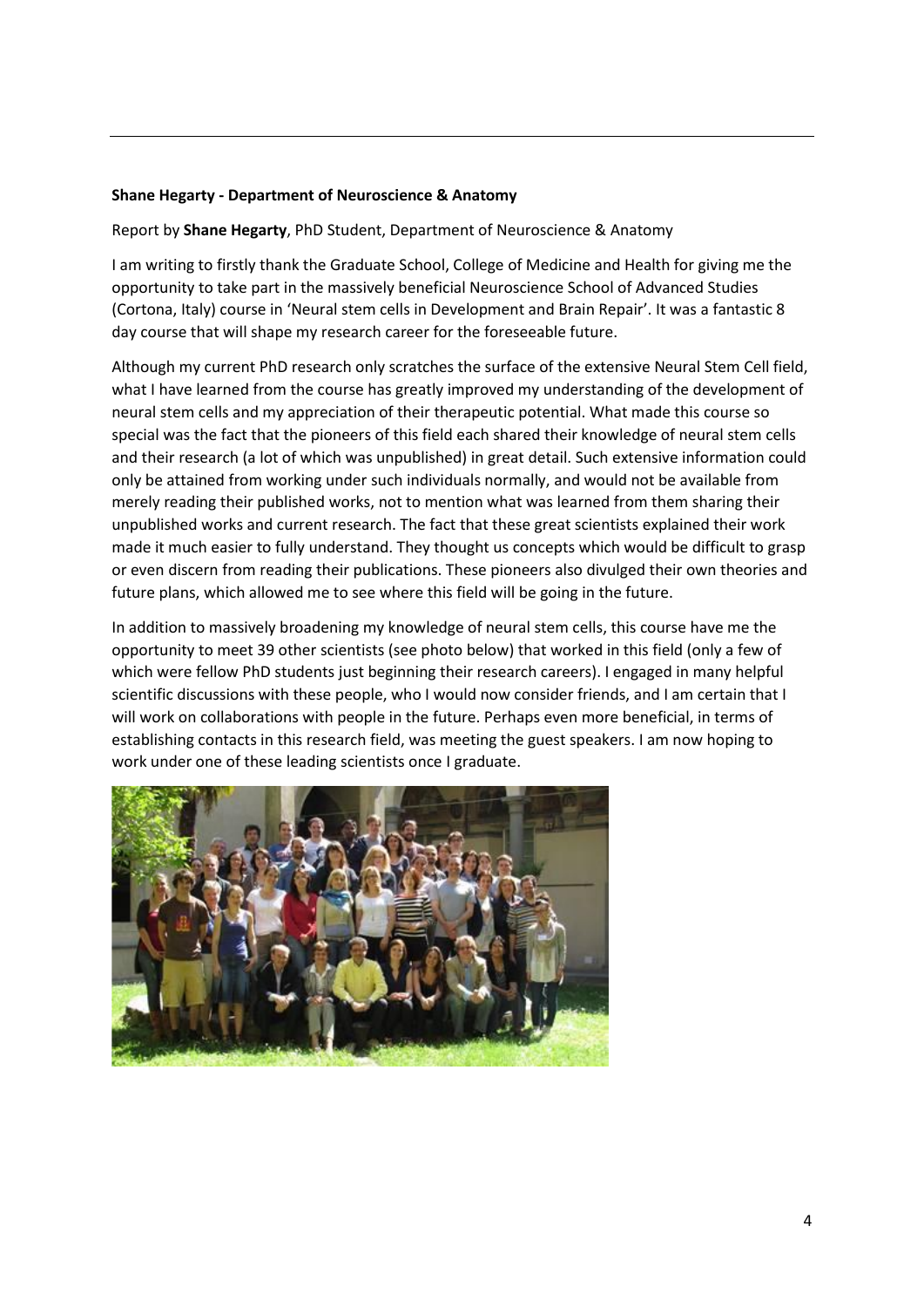# **Jennifer Hollywood - Department of Physiology**

Report by **Jennifer Hollywood**, PhD Student, Department of Physiology

This bursary allowed me to travel to Lisbon, Portugal and attend the  $37<sup>th</sup>$  European Cystic Fibrosis Society meeting. The event significantly helped further my knowledge of current cystic fibrosis studies being undertaken by the wider scientific community. I received up to date information on the many clinical trials being carried out and also I gained more insight into the basic research performed. As I am in the process of writing up my thesis this was invaluable.

It gave me the opportunity to talk about the work we carry out here in UCC and make others aware of the potential it has in the world of gene therapy for CF. I was able to meet and converse with leaders in the field and solidified a new collaboration we are going to begin with a research group in the University of Dundee. We have since been awarded a grant from the CF trust UK and as many of the reviewers were present at the meeting it is likely that presenting my findings at the meeting helped secure this funding.

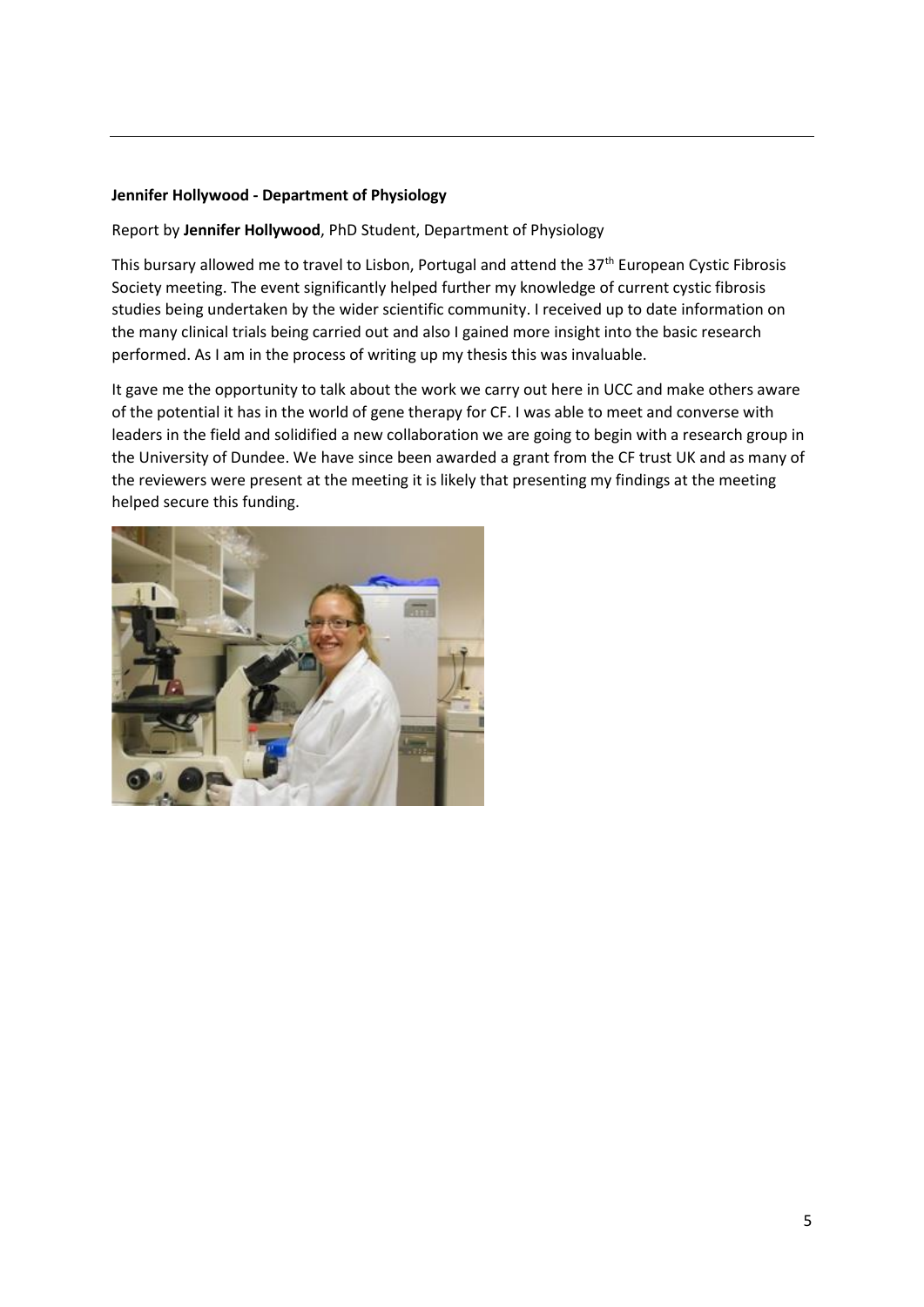# **Catríona Lyons - Department of Pathology**

# Report by **Catríona Lyons**, PhD student, Department of Pathology

The International Congress of Immunology is held once every three years, attracting experts in the field and this was no exception. The Basic Immunology course which I participated in was lectured by both Prof. Abul Abbas and Prof. Andrew Lichtman, renowned researchers in the field of immunology and authors of "Cellular and Molecular Immunology", a book I studied for my primary degree. I heard Nobel laureate Jules Hoffmann speak, a man who was instrumental in kick-starting research into the field of mammalian Toll-like receptors through his work on Drosophila. I heard fascinating talks by Eddy F. Y. Liew (the anti-inflammatory response of the host) and Vishva Dixit (recent progress in understanding inflammasome biology) to name but a few. Workshop presentations by my peers gave me insight into current research topics, as well as providing some ideas that I can incorporate into my own research. I also received positive feedback regarding my research during the poster session. Without this bursary, I would have been unable to attend what was a magnificent conference.

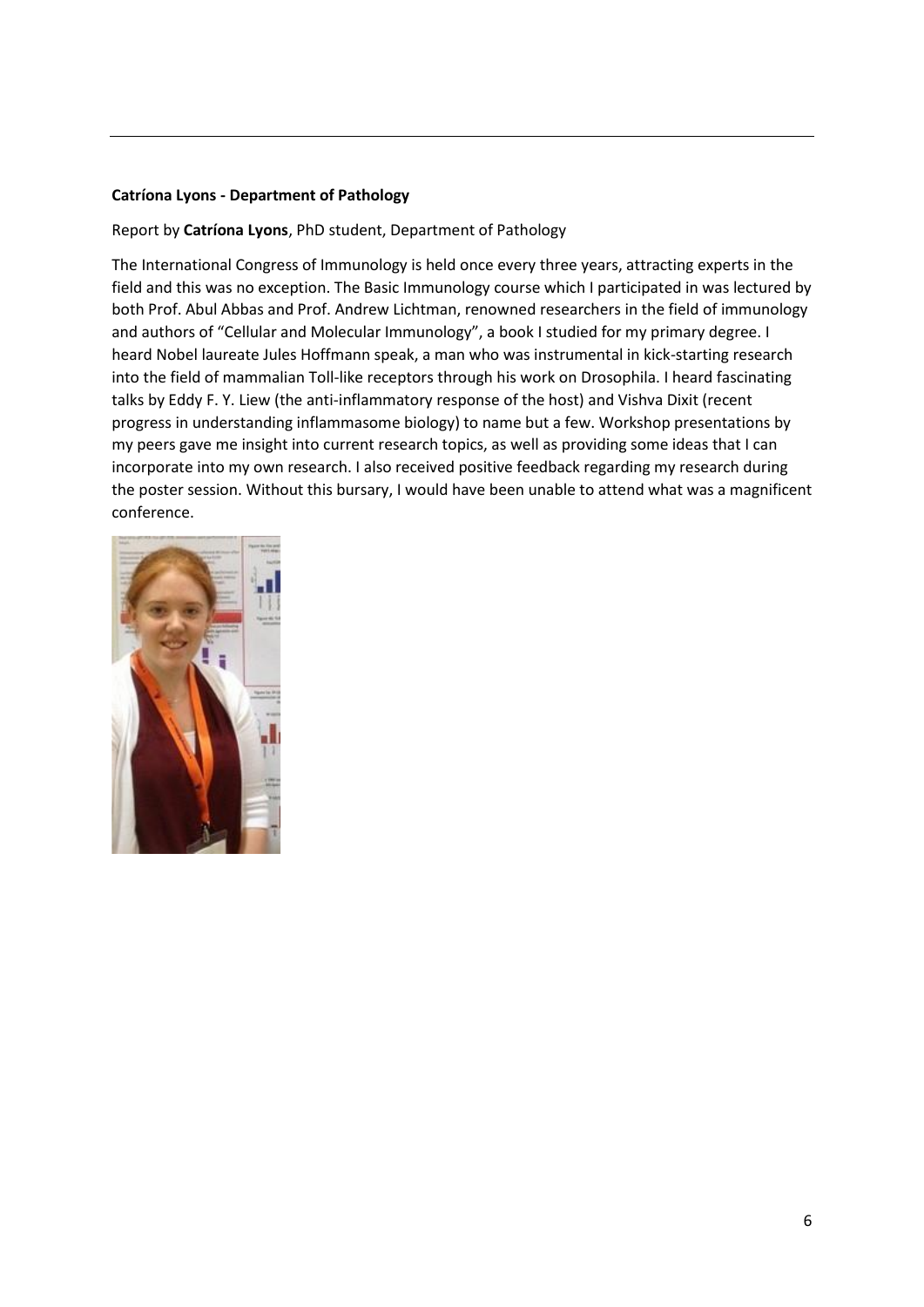# **Elaine O' Loughlin - Department of Anatomy and Neuroscience**

Report by **Elaine O' Loughlin**, PhD Student, Department of Anatomy and Neuroscience

I am a final year PhD student in the Department of Anatomy and Neuroscience. I attended the Glia Conference in Berlin this July. This is a Neuroscience conference held every two years that revolves around particular brain cells and what they do in health and disease scenarios. The conference was a week long and people from all over the world attended.

It was a big meeting but small enough that it wasn't too daunting for students to attend. I had never attended an international conference of this scale before so I was initially nervous and apprehensive but that soon went once I arrived. It began with an introductory course which was extremely helpful. I found the conference symposiums to be incredibly interesting and very beneficial. The poster session was on the final two days. This gave me the opportunity to speak about my research to people whom are in a similar research areas.

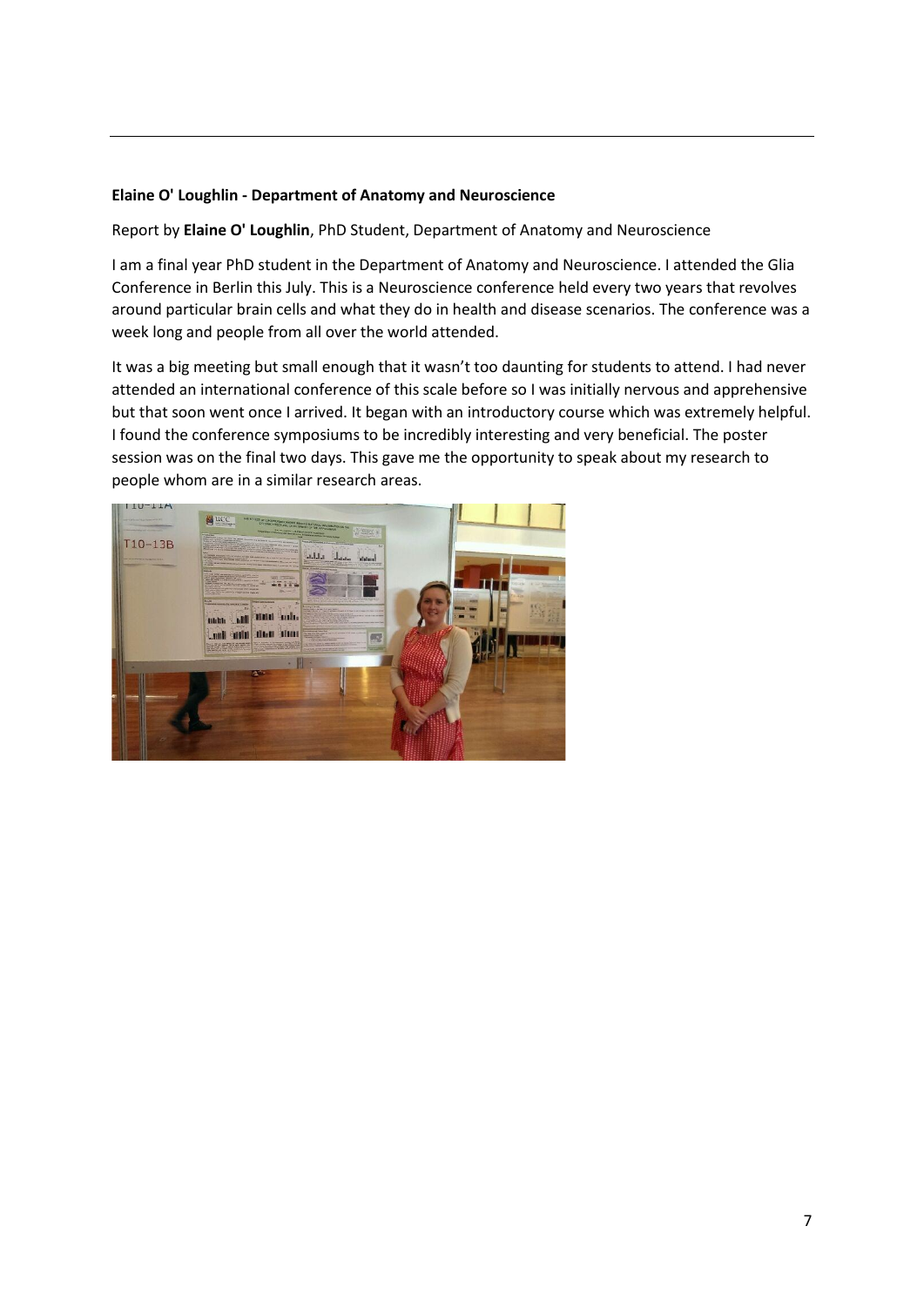#### **Ana Oliveira - Department of Speech & Hearing Sciences**

Report by **Ana Oliveira,** PhD Student, Department of Speech & Hearing Sciences

I am currently in the first year of my PhD, which is funded by the Health Research Board. However, this funding does not cover travelling and/or conference expenses. Thankfully, I was successful in my application for a College of Medicine and Health Doctoral Student Bursary, which allowed me to attend the Child Language Seminar in the University of Manchester in June 2013.

At present, my research topic (i.e. the effect of an unfamiliar speaker accent on the comprehension of children with language difficulties) represents a major gap in our knowledge. Thus, the main aim of attending this conference was to link with other people in my field and raise awareness of the significance of my area of research. I had the opportunity to meet other PhD students and liaise with Speech and Language Therapists who work with children with language impairments in Ireland (i.e. the population that I will be recruiting for my PhD).

As a first year PhD student, I had never attended an international conference before, and the Child Language Seminar provided me with a lot more than a networking opportunity. It gave me a unique insight into the research and academic world which I am now becoming a part of. For instance, I learned that perhaps the key part of conference presentations is not the  $10 - 20$  minutes of presentation time itself, but rather the 10 minutes of questions and discussions that follow each presentation. It was eye opening to see the audience's level of involvement in these thought provoking discussions. It felt like we were all part of a community: a group of people with similar interests, thrilled to learn from each other.

However, I also witnessed the tough skin that the presenters need in order to defend and justify their work. The discussions can get quite intense, and as a presenter/researcher you need to be able to stand by your work and have a rationale for every bit of your research. These were extremely valuable lessons to learn during my first year of research, which I will carry with me throughout my PhD. Furthermore, I had the honour to attend presentations given by influential people in my field, such as Dr. Michael Tomasello. Listening to Dr. Tomasello and witnessing first-hand the passion he has for what he does was extremely inspiring. That passion and excitement is something that I hope to bring to my own research.

This two-day conference offered me the tools to succeed in future conferences, where I hope to eventually present my own research. I learned how conferences are run, how networking takes place, and what to expect from conference presentations. I am very grateful for the opportunity to attend such a prestigious conference in the first year of my PhD. The next two years will certainly benefit from this early on experience.

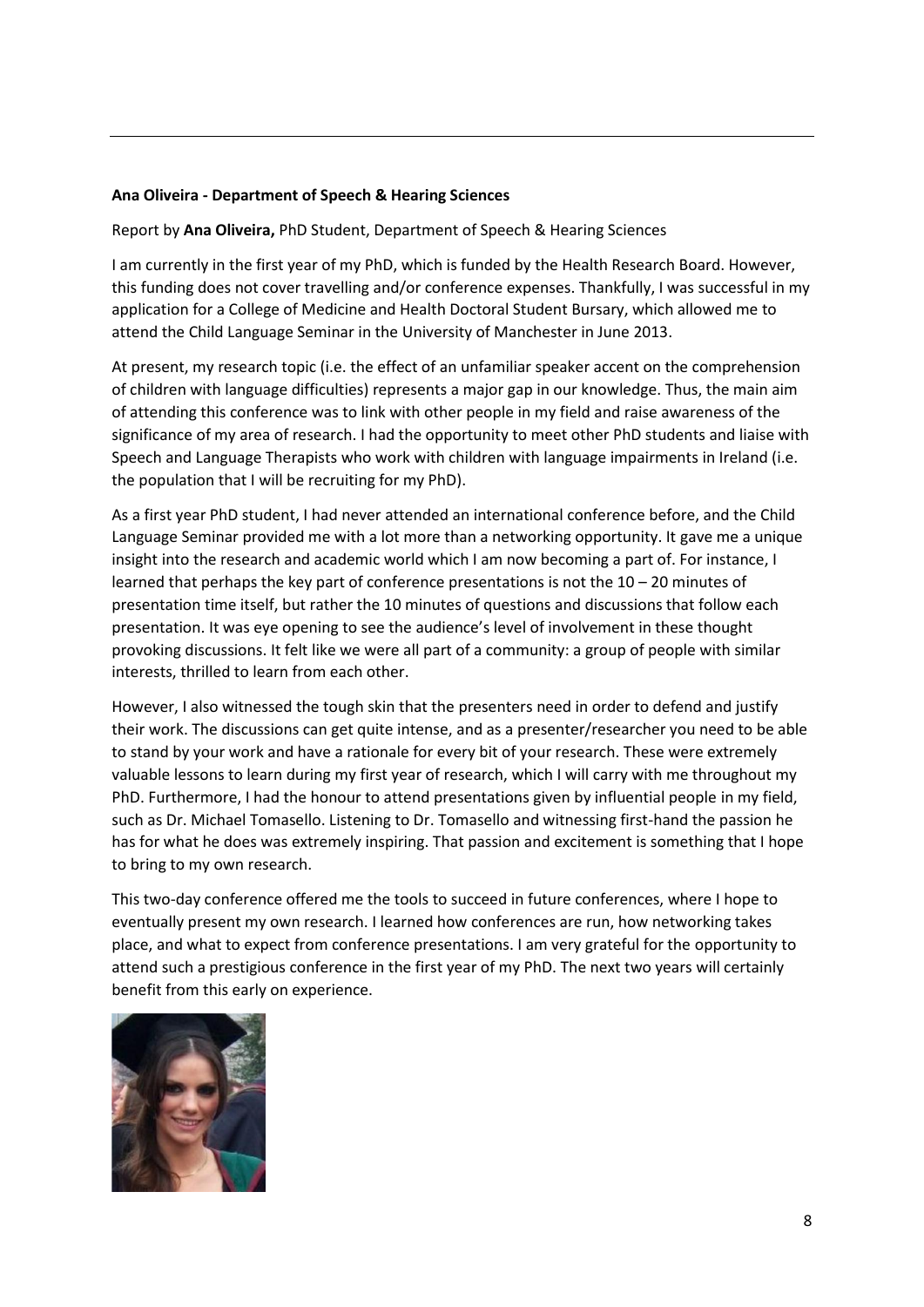# **Julie O' Neill - Department of Physiology**

Report by **Julie O' Neill**, PhD Student, Department of Physiology

The College of Medicine and Health were kind enough to award me a travel Bursary to attend the International Union of Physiologists conference (IUPS 2013) in Birmingham in July. Here I presented a poster based on work carried out during my PhD. I got the opportunity to discuss my work with experts in the field of renal physiology and receive very helpful feedback about my work.

I attended some excellent lectures that were very specific to my interests and detailed the most up to date advances in the field of Ang (1-7) and this included work that hasn't even been published yet, so that was very exciting . All and All, it was a great experience!

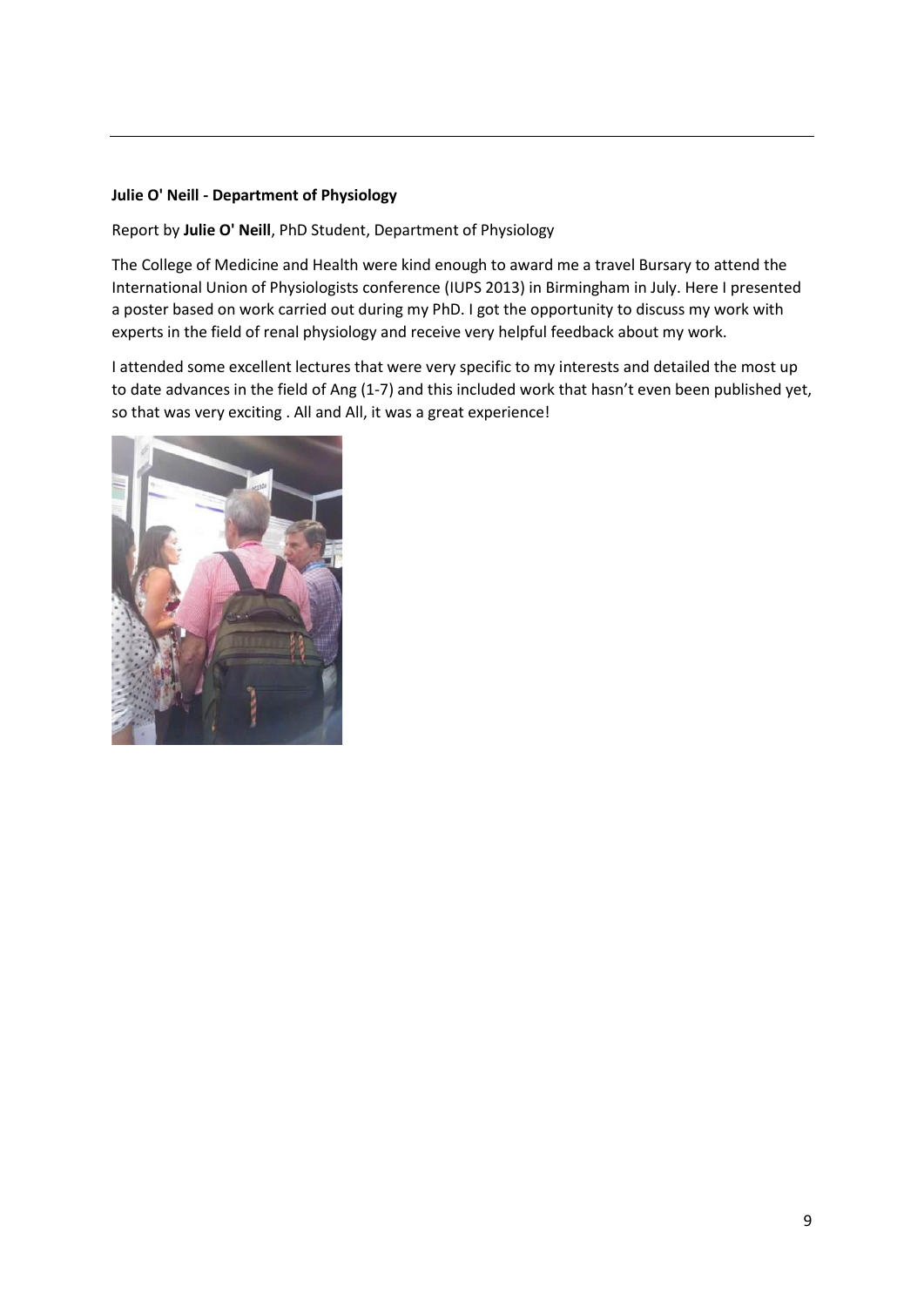## **Tim Regan - Alimentary Pharmabiotic Centre**

Report by **Tim Regan**, PhD Student, Alimentary Pharmabiotic Centre

I recently attended the American Association of Immunologists (AAI) conference in Honolulu. This is a prestigious international conference with all of the major players in American immunology as well as many from overseas. The journal associated with the AAI is the Journal of Immunology (JI) to which had submitted a paper prior to attending the conference. The paper has been reviewed and returned with interest and a few minor corrections so it was indeed a great opportunity to further my research by attending such a conference. The student doctoral travel bursary was essential in allowing me to afford the flights for this conference.

At the conference, I was awarded the opportunity to present my data through both oral and poster presentations. This lead to excellent feedback on my work from esteemed researchers and PIs as well as international recognition of the APC and UCC through the interest in my work presented. In addition the conference allowed me to make some excellent contacts and possible future collaboration with researchers from other institutions – something I've already benefited from since my return in carrying out the final experiments towards my PhD thesis.